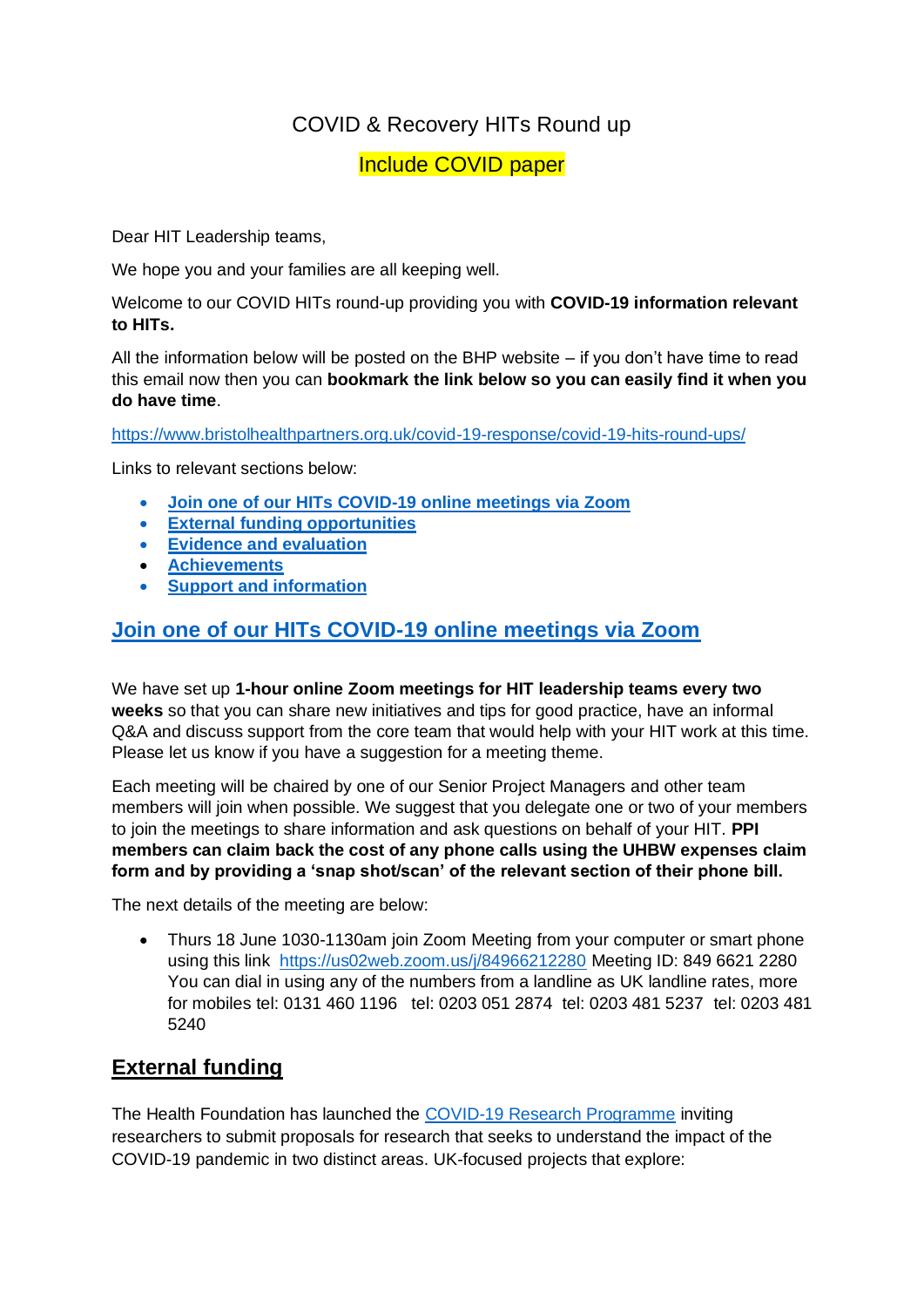- How health and social care service delivery has changed in light of COVID-19.
- The impact of COVID-19 on health inequalities and the wider determinants of health.

Projects to apply for funding of between **£100k - £200k** per project for a duration of **up to 12 months** (including set-up time).

The COVID-19 Research Programme will remain open for applications on a rolling basis. We anticipate closing the programme for applications in September but reserve the right to close early should we receive a high volume of applications.

### **Mental Health Highlight Notice**

NIHR and UKRI have added a new mental health highlight notice to their [COVID-19 Rapid](https://www.nihr.ac.uk/funding/covid-19-rapid-response-rolling-call/24650)  [Response Rolling call.](https://www.nihr.ac.uk/funding/covid-19-rapid-response-rolling-call/24650) This is for research proposals with potential for significant public mental health impact within 12 months, specifically encouraging proposals focusing on preventative approaches and interventions.

The aim is to reduce the emergence of new, and exacerbation of existing, mental health problems, and to improve outcomes for people whose mental health has already been adversely impacted by the COVID-19 pandemic.

Further information about the highlight notice is available [here:](https://www.nihr.ac.uk/documents/highlight-notice-covid-19-and-mental-health/24978)

Applicants must apply by first completing the [NIHR form for prioritising COVID-19 studies.](https://docs.google.com/forms/d/e/1FAIpQLSew7jJiCfwtSPECtoQYLF9QknWZfeWQXDRySkDLnawE4RL39g/viewform) Applicants requiring funding should then follow the link to the full funding application form and submit this by **9am on 22 June 2020.** Please contact [Jacqui.oakley@bristol.ac.uk](mailto:Jacqui.oakley@bristol.ac.uk) or [zoe.holland@bristol.ac.uk](mailto:zoe.holland@bristol.ac.uk) if you are interested in applying to this call who will work with you for a rapid submission.

# <span id="page-1-0"></span>**Survey**

### New Covid-19 Vaccine trial has started in Bristol

We thought that you would like to know that a new covid-19 vaccine trial has begun in Bristol. Led by the University of Oxford, researchers at North Bristol NHS Trust, University Hospitals Bristol and Weston NHS Foundation Trust (UHBW) and the University of Bristol are set to begin a new phase of trials of a vaccine pioneered in the UK which could protect against COVID-19.

If you are between 56 and 69, in good health and live in a BS1-BS49 postcode area you could be eligible to participate.

Further details about this trial and how to sign up can be found on the Bristol link here. Please rease the Participant Information sheet for your age group: <https://covid19vaccinetrial.co.uk/participate-bristol>

We are only asking people to take part in Group 4.

You cannot take part if: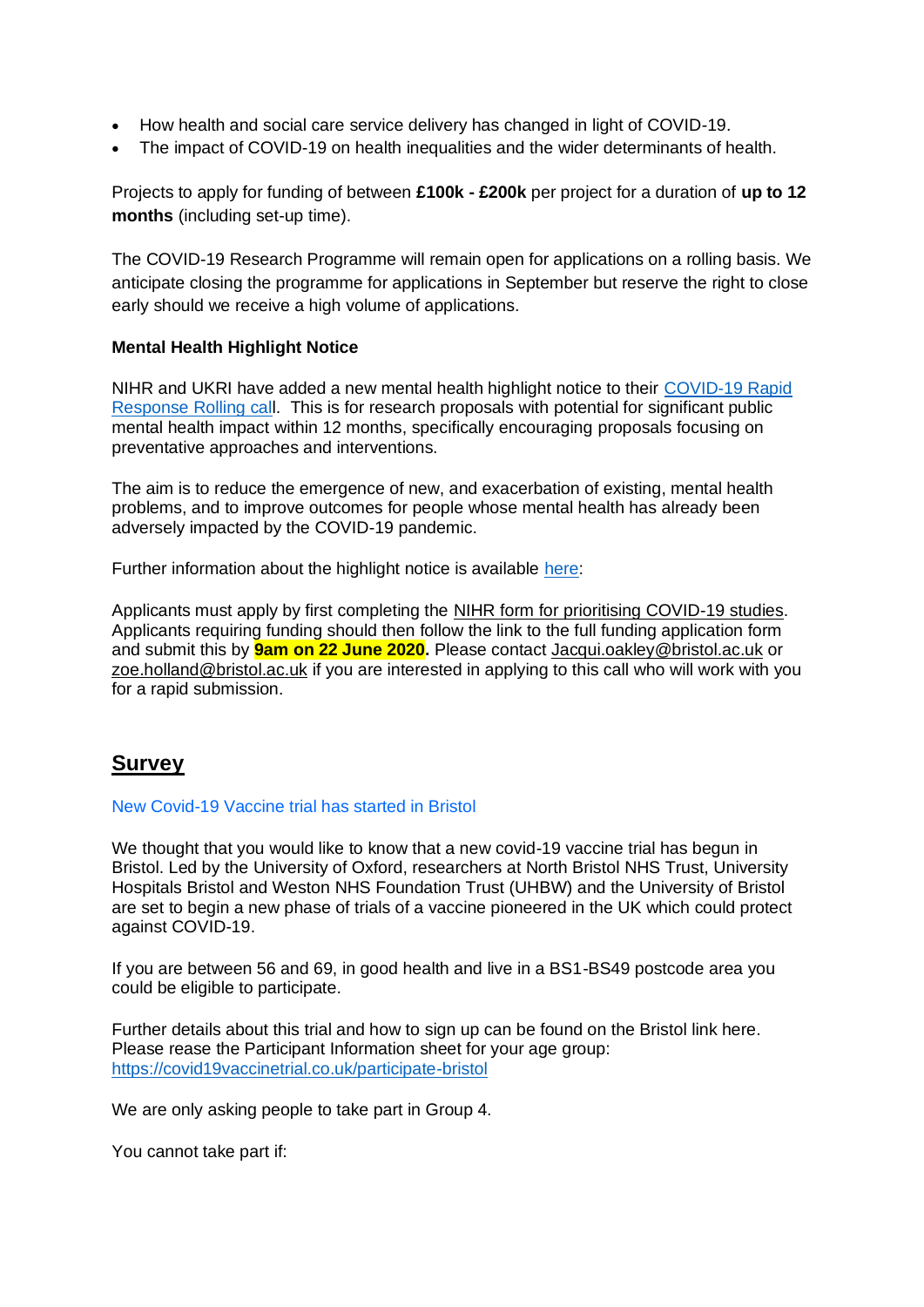- You have tested positive for COVID-19
- You are pregnant, intending to become pregnant, or breastfeeding during the study
- Have previously taken part in a trial with an adenoviral vaccine or received any other coronavirus vaccines.

### <span id="page-2-0"></span>**Evidence and evaluation**

Please find attached a summary of the HITs COVID activity.

The Red Cross has published maps which aggregate data about different neighbourhoods vulnerability going into COVID19. You can find details here: <https://britishredcrosssociety.github.io/covid-19-vulnerability/>

Cochrane have added some more COVID related readable, clinically-focused, actionable answers to inform point-of-care decision-making for health professionals; <https://www.cochrane.org/news/cochrane-clinical-answers-related-covid-19>

# <span id="page-2-1"></span>**Achievement**

Congratulations to Marcus Grant from SHINE HIT on the release of the WHO/UN Sourcebook: Integrating health into urban and territorial planning. This is a project Marcus has been working on for the past two years. It is great to see UN-Habitat and the WHO collaborating on this important piece of work.

# **Support and information**

### [The Impact of Covid-19 on Working Relationships](https://resourceleads.us16.list-manage.com/track/click?u=9c0a7feda8ec8fc4431949867&id=590bfa12ae&e=66b63c4cf4)

The King's Fund have produced a thought-provoking blog about the impact of the Covid19 pandemic on working relationships, which explores topics such as:

- Damage to collaborative working and team relationships as a consequence of the shift to command-and-control leadership
- A sense of rejection and worthlessness felt by some individuals and specialisms about being redeployed, furloughed or held at home until Covid-19 recedes
- The loss of voice experienced by some groups

You can read it here: [https://bit.ly/3gRSzaS](https://resourceleads.us16.list-manage.com/track/click?u=9c0a7feda8ec8fc4431949867&id=13978433cc&e=66b63c4cf4)

### **Electronic Repeat Dispensing Webinars:**

From 25 June to 16 July, the West of England and South West AHSNs are hosting a [series](https://www.eventbrite.co.uk/e/easing-prescribing-workloadmaking-the-most-of-electronic-repeat-dispensing-tickets-107798578450)  [of free learning](https://www.eventbrite.co.uk/e/easing-prescribing-workloadmaking-the-most-of-electronic-repeat-dispensing-tickets-107798578450) sessions to help ease prescribing workload: making the most of electronic repeat dispensing (eRD).The sessions are suitable for General Practice: Doctors, Nurse Prescribers, Specialist Prescribers, Practice Managers, Practice Pharmacists, Prescription Clerk, PCN Pharmacists.Each session, a maximum of 1 hour over a lunchtime period and will feature interactive live streamed learning and Q&A. Please contact us via [ps@weahsn.net](mailto:ps@weahsn.net) if you have any questions.